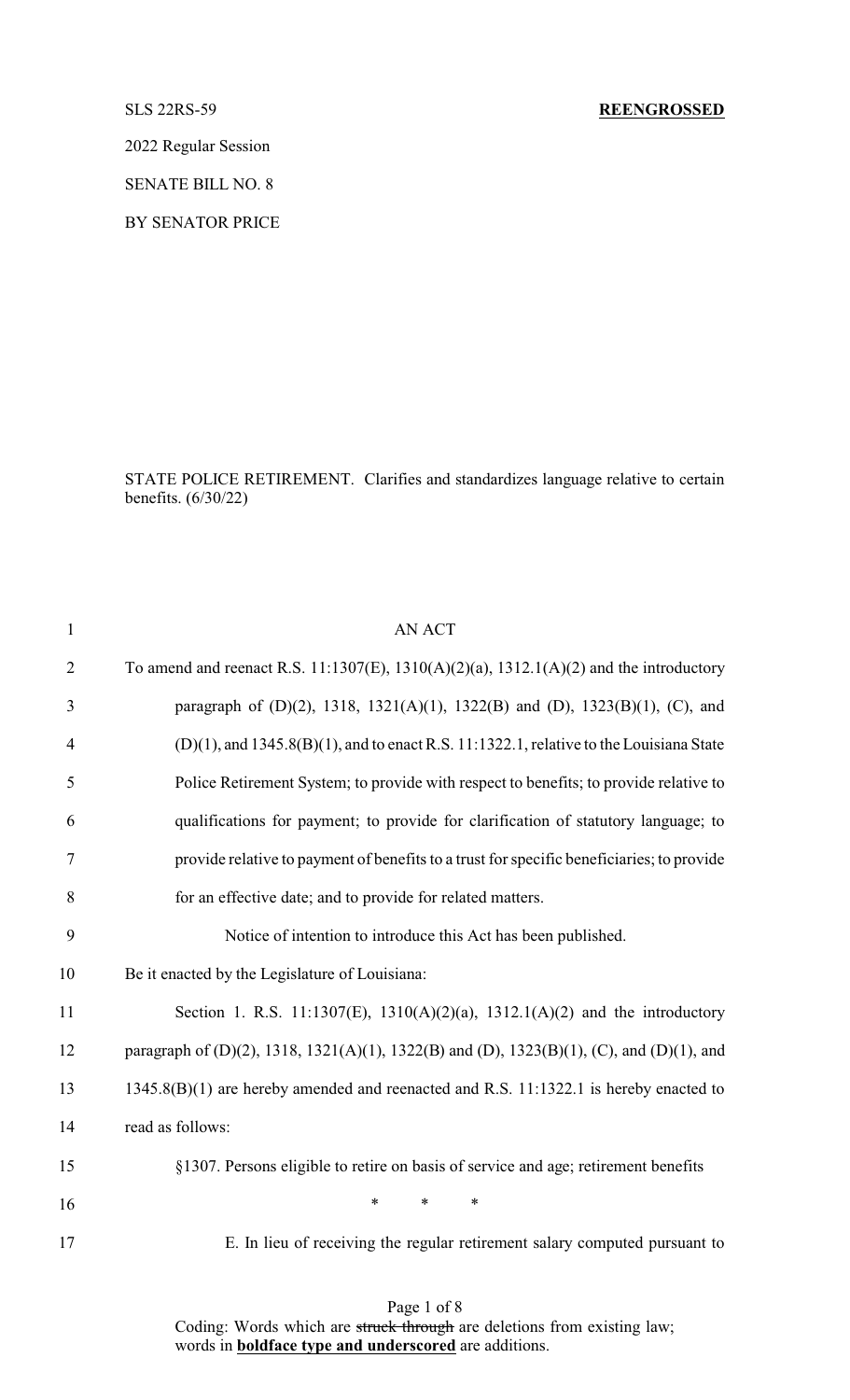| $\mathbf{1}$   | Subsection A of this Section, a member of the system who does not participate in the       |
|----------------|--------------------------------------------------------------------------------------------|
| $\overline{2}$ | Back-Deferred Retirement Option Program provided by the provisions of this                 |
| 3              | Chapter and who is eligible for a regular retirement salary computed pursuant to           |
| $\overline{4}$ | Subsection A of this Section or R.S. 11:1345.4 may elect to receive a reduced              |
| 5              | retirement salary plus an initial benefit, provided the initial benefit, together with the |
| 6              | reduced retirement salary, shall be certified by the actuary to be actuarially             |
| 7              | equivalent to the member's regular retirement salary computed pursuant to                  |
| 8              | Subsection A of this Section or R.S. 11:1345.4. The amount of the initial benefit, as      |
| 9              | determined by the member, shall not exceed an amount equal to the member's                 |
| 10             | maximum monthly retirement salary multiplied by thirty-six. The initial benefit            |
| 11             | shall, at the option of the member, be paid as a lump sum or placed in an interest-        |
| 12             | earning account in accordance with R.S. 11:1312.1(D)(4). Cost-of-living adjustments        |
| 13             | granted by the board of trustees to retirees who elect to receive a reduced retirement     |
| 14             | salary and an initial benefit shall be based only on the reduced retirement salary and     |
| 15             | shall not be based on the initial benefit.                                                 |
| 16             | $\ast$<br>$\ast$<br>∗                                                                      |
| 17             | §1310. Average salary; method of determining                                               |
| 18             | ∗<br>*<br>∗<br>A.                                                                          |
| 19             | $(2)(a)$ With respect to persons becoming employed on and after September                  |
| 20             | 8, 1978, and whose first employment making them eligible for membership in one             |
| 21             | of the state systems occurred on or before December 31, 2010, the term "average"           |
| 22             | salary" as used in this Chapter for the purpose of determining pension payments and        |
| 23             | retirement is the average salary including any additional pay or salary provided by        |
|                |                                                                                            |

 the legislature over and above that set by the Civil Service Commission, received for 25 the thirty-six month period ending on the last day of the month immediately preceding the date of retirement or date of death or for any thirty-six consecutive months **thirty-six highest months of successive employment, or for the highest thirty-six successive joined months of employment where interruption of service occurred**, whichever is the greatest. For the purposes of computation, "average

Page 2 of 8 Coding: Words which are struck through are deletions from existing law; words in **boldface type and underscored** are additions.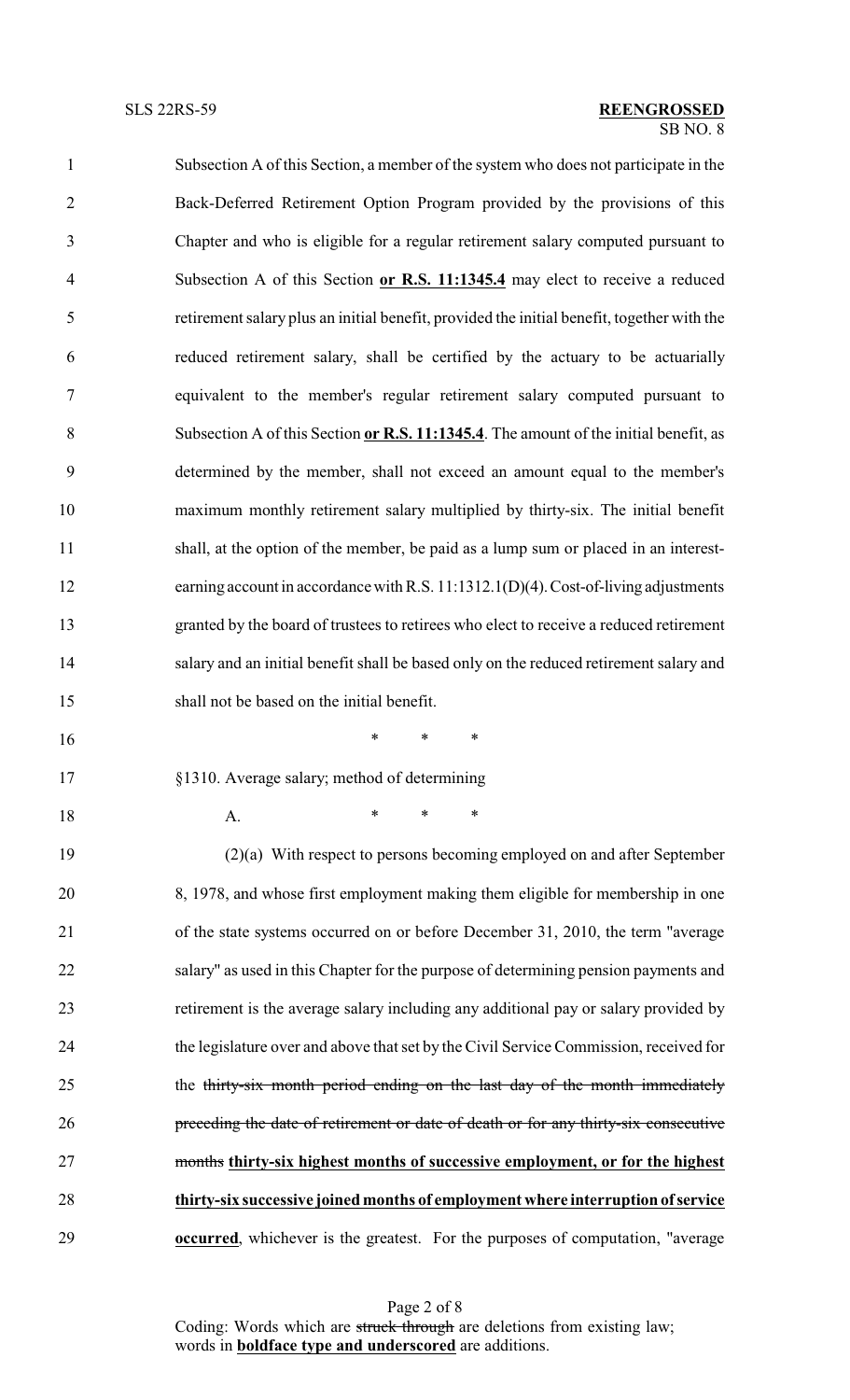| $\mathbf{1}$   | salary" shall not include overtime, expenses, or clothing allowances.                   |  |  |
|----------------|-----------------------------------------------------------------------------------------|--|--|
| $\overline{2}$ | $\ast$<br>$\ast$<br>∗                                                                   |  |  |
| 3              | §1312.1. Back-Deferred Retirement Option Program                                        |  |  |
| $\overline{4}$ | $\ast$<br>$\ast$<br>$\ast$<br>A(1)                                                      |  |  |
| 5              | (2) In lieu of receiving a normal retirement benefit pursuant to R.S. 11:1307           |  |  |
| 6              | through $1310$ or R. S. 11:1345.4 and 1345.5, an eligible member of the system may      |  |  |
| 7              | elect to retire and have his benefits structured, calculated, and paid as provided in   |  |  |
| 8              | this Section.                                                                           |  |  |
| 9              | $\ast$<br>$\ast$<br>$\ast$                                                              |  |  |
| 10             | $\ast$<br>∗<br>∗<br>D(1)                                                                |  |  |
| 11             | (2) The member's Back-DROP monthly benefit shall be calculated pursuant                 |  |  |
| 12             | to the provisions applicable for service retirement set forth in R.S. 11:1307 through   |  |  |
| 13             | 1310 or R.S. 11:1345.4 and 1345.5, subject to the following conditions:                 |  |  |
| 14             | $\ast$<br>$\ast$<br>$\ast$                                                              |  |  |
| 15             | §1318. Pension of children with physical or mental disabilities of deceased             |  |  |
| 16             | employee hired on or before December 31, 2010                                           |  |  |
| 17             | A. Any child of a deceased member whose first employment making him                     |  |  |
| 18             | eligible for membership in one of the state systems occurred on or before December      |  |  |
| 19             | 31, 2010, whether under or over the age of eighteen years, shall be entitled to the     |  |  |
| 20             | same benefits, payable in the same manner as provided by this Chapter for surviving     |  |  |
| 21             | spouses, if the child has a total and permanent physical disability or mental           |  |  |
| 22             | disability.                                                                             |  |  |
| 23             | B. The applicant shall provide adequate proof of total and permanent                    |  |  |
| 24             | physical or mental disability of such surviving child or children and shall notify the  |  |  |
| 25             | board of any subsequent changes in the child's condition. The board may require a       |  |  |
| 26             | certified statement of the child's eligibility status at the end of each calendar year. |  |  |
| 27             | $\ast$<br>$\ast$<br>∗                                                                   |  |  |
| 28             | §1321. Surviving spouse remarrying; forfeiture of pension; employees hired on or        |  |  |
| 29             | before December 31, 2010                                                                |  |  |

Page 3 of 8 Coding: Words which are struck through are deletions from existing law; words in **boldface type and underscored** are additions.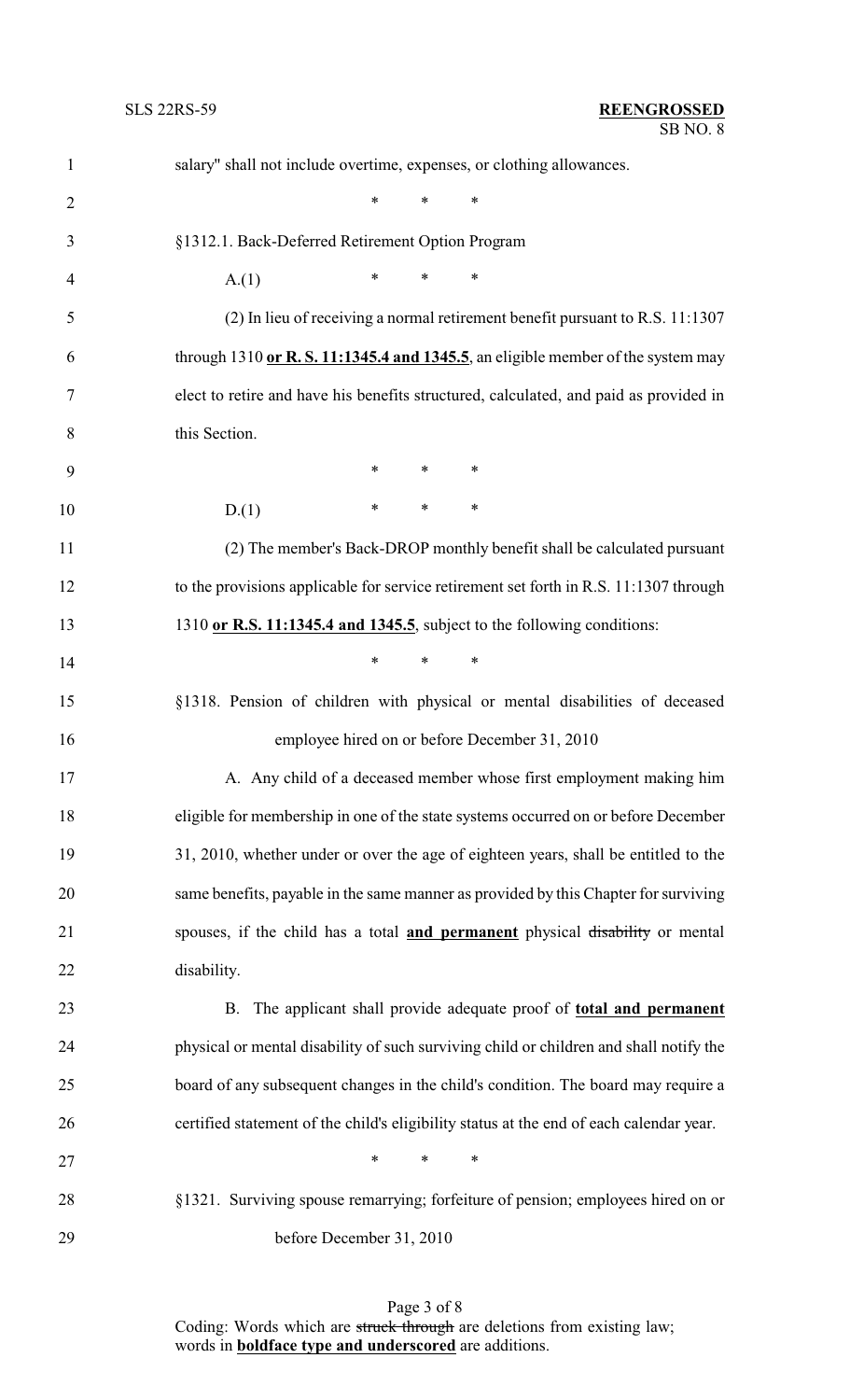## SB NO. 8 SLS 22RS-59 **REENGROSSED**

| $\mathbf{1}$   | A.(1) This Section shall apply to the surviving spouse of any member whose                |
|----------------|-------------------------------------------------------------------------------------------|
| $\overline{2}$ | first employment making him eligible for membership in one of the state systems           |
| 3              | occurred on or before December 31, 2010. If the surviving spouse of a deceased            |
| $\overline{4}$ | employee remarries while receiving the surviving spouse's pension under the               |
| 5              | provisions of this Chapter, such spouse thereupon forfeits all rights to the spouse's     |
| 6              | pension, except as provided in R.S. 11:234.                                               |
| $\overline{7}$ | $\ast$<br>*<br>*                                                                          |
| 8              | §1322. Death of former or retired employee hired on or before December 31, 2010;          |
| 9              | pension payable to survivors                                                              |
| 10             | *<br>$\ast$<br>∗                                                                          |
| 11             | B. The surviving spouse of a deceased retired employee shall receive a                    |
| 12             | pension in an amount equal to the monthly retirement pay that was being paid to the       |
| 13             | decedent on the date of death, not to exceed one hundred percent of the member's          |
| 14             | average compensation, provided the surviving spouse was married to the decedent           |
| 15             | for at least two years prior to the decedent's death.                                     |
| 16             | $\ast$<br>$\ast$<br>$\ast$                                                                |
| 17             | D. Remarriage of the surviving spouse acts as a forfeiture of any rights to               |
| 18             | receive any further benefits hereunder, except as provided in <b>R.S. 11:234 and R.S.</b> |
| 19             | $11:1321(B)$ .                                                                            |
| 20             | $\ast$<br>$\ast$<br>$\ast$                                                                |
| 21             | §1322.1. Children's benefits; payment to trust                                            |
| 22             | The benefits payable to a child under this Chapter shall be paid to the                   |
| 23             | person having legal custody of the property of the child, unless a trust created          |
| 24             | under Louisiana law has been created by the deceased member for the benefit               |
| 25             | of the child, the terms of the instrument creating the trust so provide and the           |
| 26             | system has been provided with a certified copy of the trust document, then the            |
| 27             | survivor benefit shall be paid to the trust under the terms of the trust for              |
| 28             | addition to the trust property. In the event that the trust is contested by any           |
| 29             | party, the system shall withhold all survivor benefit payments or deposit them            |

Page 4 of 8 Coding: Words which are struck through are deletions from existing law; words in **boldface type and underscored** are additions.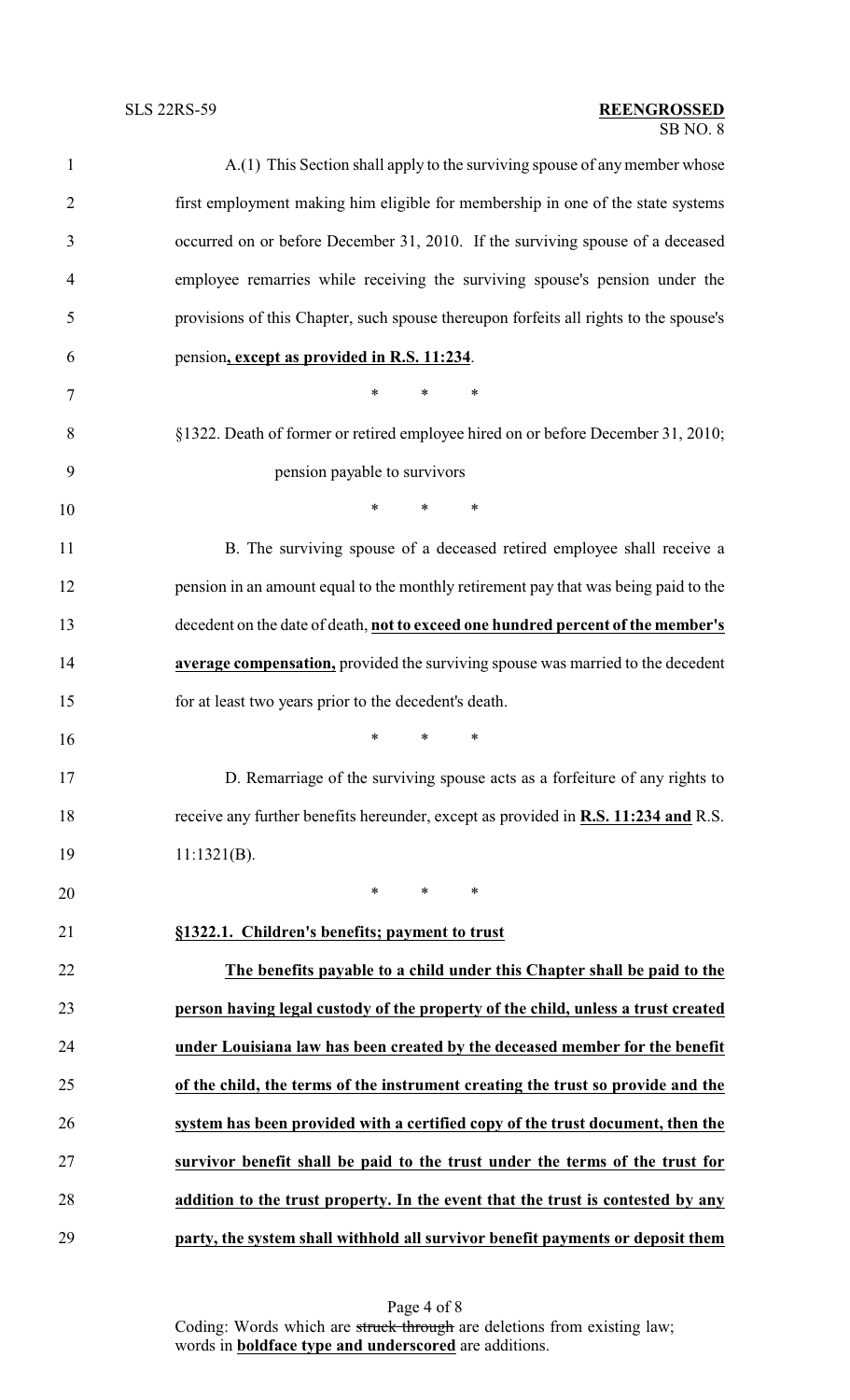| $\mathbf{1}$   | in the registry of the court if a concursus proceeding is filed, until there is a final     |
|----------------|---------------------------------------------------------------------------------------------|
| $\overline{2}$ | binding legal agreement or judgment regarding the proper payment of the                     |
| 3              | survivor benefits.                                                                          |
| $\overline{4}$ | §1323. Death of employee not in performance of duty; employees hired on or after            |
| 5              | January 1, 2011                                                                             |
| 6              | $\ast$<br>$\ast$<br>∗                                                                       |
| 7              | B.(1) A surviving spouse with a minor child or child with a <b>total and</b>                |
| 8              | <b>permanent</b> physical or mental disability, or a child with a mental disability, or     |
| 9              | children shall be paid per month, for so long as one or more children remain eligible       |
| 10             | for benefits under Subsection C of this Section, fifty percent of the benefit to which      |
| 11             | the member would have been entitled if he had retired on the date of his death using        |
| 12             | the member's applicable accrual rate regardless of years of service or age, or six          |
| 13             | hundred dollars per month, whichever is greater, provided the deceased member was           |
| 14             | an active member at the time of death and had five or more years of service credit,         |
| 15             | at least two years of which were earned immediately prior to death or provided the          |
| 16             | deceased member had twenty or more years of service credit regardless of when               |
| 17             | earned or whether the deceased member was in active service at the time of death.           |
| 18             | $\ast$<br>$\ast$<br>$\ast$                                                                  |
| 19             | $C(1)$ In addition to the amount payable in accordance with Subsection B of                 |
| 20             | this Section, for the benefit of the surviving minor child, or children, there shall be     |
| 21             | paid for each such child <del>, subject to a maximum of two children,</del> per month fifty |
| 22             | percent of the benefit to which a spouse would be entitled under Subsection B of this       |
| 23             | Section. Benefits shall be payable to such children even if no spouse eligible for          |
| 24             | survivor benefits is present, provided the member had at least five years of service        |
| 25             | credit. Benefits for a child shall cease when the child is no longer a minor child as       |
| 26             | defined by this Chapter. No surviving minor child shall receive more than one               |
| 27             | survivor's benefit at any one time. If two benefits are applicable, only the larger shall   |
| 28             | be paid.                                                                                    |
| 29             | $(2)(a)$ In addition to the amount payable in accordance with Subsection B of               |

Page 5 of 8 Coding: Words which are struck through are deletions from existing law; words in **boldface type and underscored** are additions.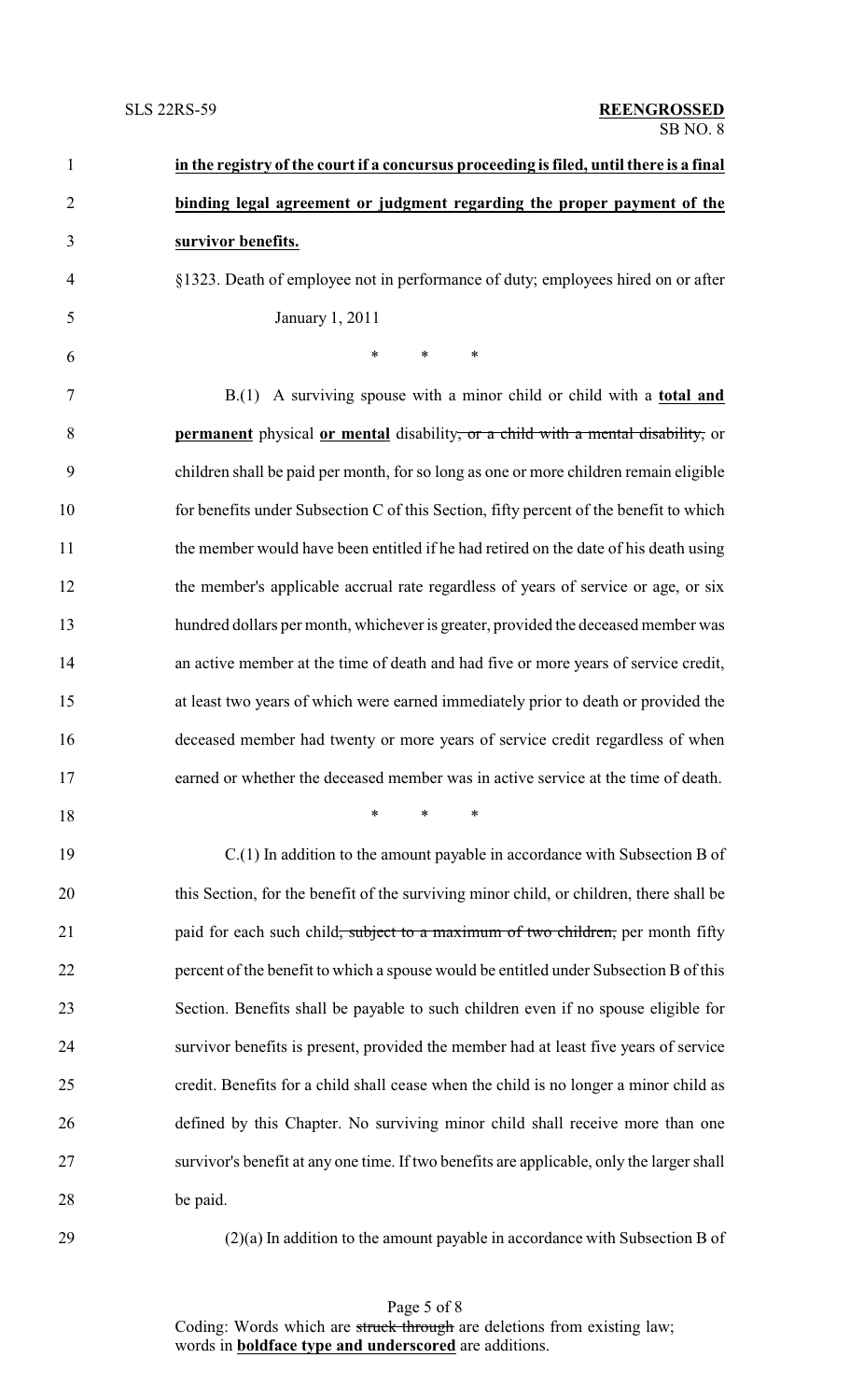this Section, any surviving child of a deceased member, whether under or over the age of eighteen years, shall be entitled to the same benefits, payable in the same manner, as are provided by this Section for minor children, if the child has a total **and permanent** physical disability or mental disability, and had such disability at the time of the death of the member and is dependent upon the surviving spouse or other legal guardian.

 (b) The applicant shall provide adequate proof of physical or mental disability of such surviving child or children and shall notify the board of any subsequent changes in the child's condition to such an extent that the child is no longer dependent upon the surviving spouse or legal guardian and any changes in the assistance being received from other state agencies. The board may require a certified statement of the child's eligibility status at the end of each calendar year.

 **(3) In no event shall the benefits payable under this Subsection be more than the benefit payable under Subsection B of this Section. In the event that more than two children are eligible for a benefit under this Subsection, the eligible children shall share equally in the benefit.**

 D.(1) A surviving spouse without a minor child or a child with a **total and permanent** physical **or mental** disability, or a child with a mental disability, or children shall be paid per month, for the remainder of his life, a benefit based on years of service that the member had earned to the date of his death using the applicable accrual rate, or six hundred dollars per month, whichever is greater, provided the surviving spouse had been married to the deceased member for at least one year prior to death, and provided the deceased member was an active member at the time of death and had ten or more years of service credit, at least two years of which were earned immediately prior to death or provided the deceased member had twenty or more years of service credit regardless of when earned or whether the deceased member was in active service at the time of death.

**\*** \* \* \*

§1345.8. Survivors' benefit for members killed in the line of duty; death by an

Page 6 of 8 Coding: Words which are struck through are deletions from existing law; words in **boldface type and underscored** are additions.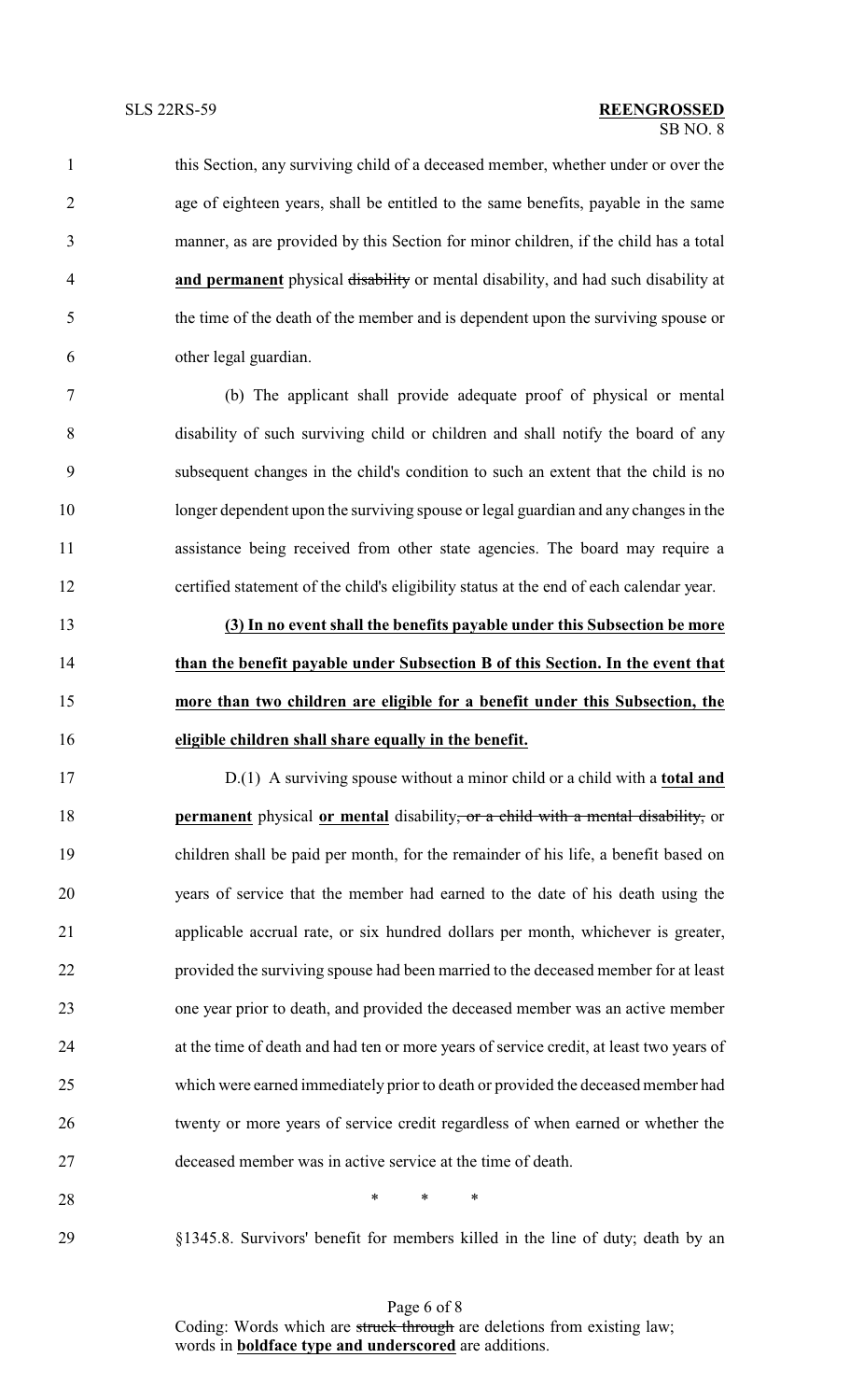intentional act of violence 2  $*$  \* \* \* B.(1) If the member has a surviving spouse, a child or children who are minors, have a **total and permanent physical or mental** disability, or are mentally incapacitated, or both a surviving spouse and a child or children, the amount of the total benefit shall equal eighty percent of the member's average compensation. The benefit shall be shared equally by the surviving spouse and any children. When a child who neither has a disability nor is mentally incapacitated **does not have a total and permanent physical or mental disability** no longer meets the definition of minor child under R.S. 11:1301, his benefit shall cease, and the remaining beneficiaries shall have their shares adjusted accordingly. 12 **\*** \* \* \* Section 2. This Act shall become effective on June 30, 2022; if vetoed by the governor and subsequently approved by the legislature, this Act shall become effective on 15 June 30, 2022, or on the day following such approval by the legislature, whichever is earlier.

> The original instrument was prepared by Angela Lockett-De Jean. The following digest, which does not constitute a part of the legislative instrument, was prepared by Cheryl Serrett.

|                  | <b>DIGEST</b>        |       |
|------------------|----------------------|-------|
| SB 8 Reengrossed | 2022 Regular Session | Price |

Present law provides for two subplans in the Louisiana State Police Retirement System (State Police): the "old" plan for those employed by December 31, 2010, and the "new" plan for those employed January 1, 2011, or thereafter.

Proposed law retains present law.

Present law allows a system member in either subplan who is eligible to retire to elect to receive a lump sum and a reduced monthly benefit in lieu of receiving the regular monthly benefit. Provides two methods for computing the lump sum and the reduced monthly benefit: an initial benefit option (IBO) or a Back-Deferred Retirement Option (Back-DROP).

Proposed law retains present law. Adds references to present law benefit computation.

Present law provides for a 36-month "average salary" to be used in calculating benefits in the old plan.

Proposed law retains present law and clarifies that the 36 months to be used are the 36 successive or joined months with the highest average salary.

Present law provides for survivor benefits to be paid to certain spouses and children of

Page 7 of 8 Coding: Words which are struck through are deletions from existing law; words in **boldface type and underscored** are additions.